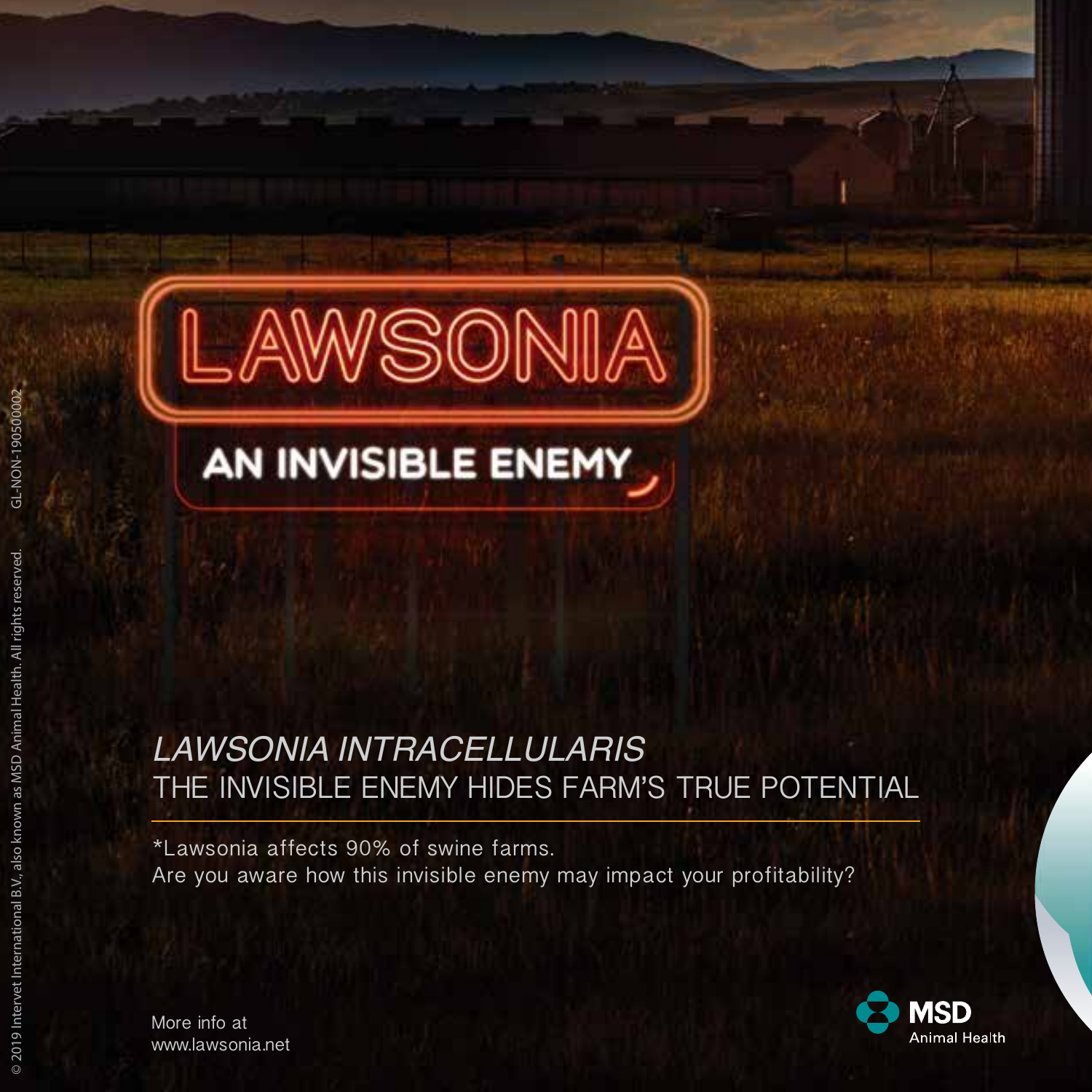

## **WHAT IS ILEITIS?**

**• Enteropathy,** because it affects the intestine.

**• Proliferative,** because it causes the proliferation of the immature cells in the intestinal crypts (enterocytes).

Caused by *Lawsonia intracellularis*. It affects different animal species.

### **Almost globally present with 3 different forms.**



#### **ACUTE FORM: 4- to 12-month-old pigs**

- Acute haemorrhagic syndrome<sup>1</sup> (PHE and NE).
- **High mortality.**
- It normally affects **gilts** and **fattening pigs** near their age of slaughter.





**ACUTE FORM: 4- to 12-month-old pigs**

- • **No evident diarrhoea.**
- Decrease in the growth rate **(worse FCR and ADWG).**
- In Europe it appears earlier than in America<sup>3</sup>, during the **nursery stage.**

**CHRONIC: 6-20 weeks old pigs4**

• Intestinal adenomatosis (PIA), with transient **greyish-greenish diarrhoea** (7-10 days) after which most of the pigs recover.

• **Lower evenness** of the batches.



#### **PREVALENCE OF ILEITIS<sup>5</sup>**

**Present in Europe on between 80% and 100% of the farms.**

High presence of *Lawsonia intracellularis* in **faeces**. The **viral load** can be **different** depending on the age group. **qPCR:18% Elisa: 3%** During lactation 10-25 kg stage 25-40 kg

**qPCR:33% Elisa:25% qPCR:28% Elisa:65%** During the growth By the end of the

fattening period 40-100 kg



**The most common form**

The main source of economic losses comes from **productivity losses.**

**Increase in differences in growth > unevenness in the batches > greater costs.**

The **estimated losses in** the USA per commercialised pig range between:

#### **US\$5.98 and US\$16.946 .**

**The cost of ileitis entails losses of between 2**  and 4 million pounds  $(f)$  per year in the UK<sup>9</sup>

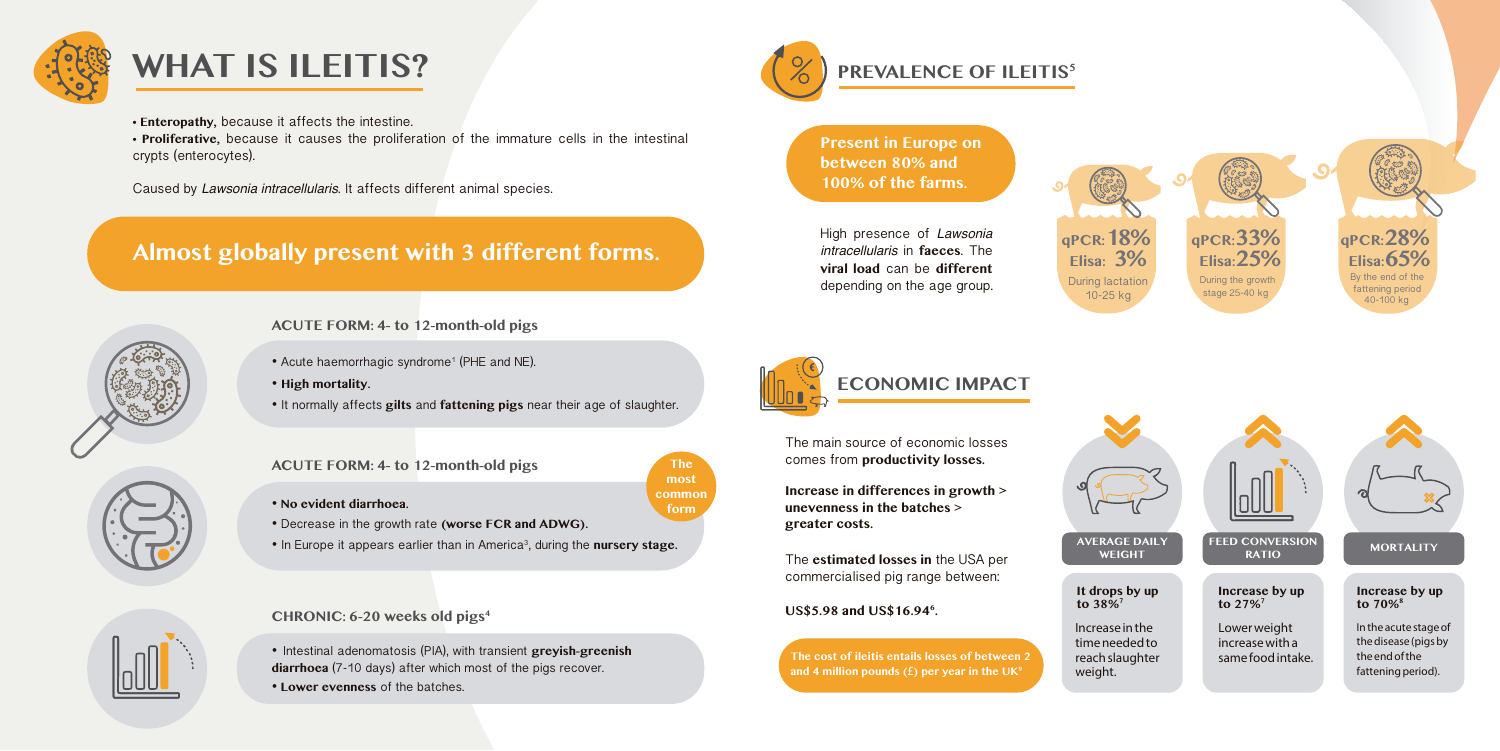**Vaccine**

# **Antibiotic**



**Injectable Oral**



Vaccination agaisnt *Lawsonia intracellularis* helps to reduce<br>the clinical signs, production losses and reduces the<br>mortality caused by ileitis. **the clinical signs**, production losses and **reduces the mortality** caused by ileitis.

The **drop in the use of antibiotics** causes a decline in animal health, including an increase in **diarrhoeas, weight loss** and a **rise in mortality** caused by *E. coli* and *Lawsonia intracellularis*  in newly weaned pigs<sup>9</sup>. .



**Prevention Treatment** 

Treating is a reactive, and not a preventive process, because it is the **animals** that are already ill the ones that are **medicated**, and consequently they are already suffering **production** delays<sup>10</sup>.

The **intramuscular vaccination route** ensures that every animal receives the **correct dose.**





The **drop in the use of antibiotics** in Europe is both a **social** and a **political** demand. Due to this prohibition, the disease appears at a younger age in European pigs.

The oral administration of an attenuated vaccine **does not ensure** an even **distribution** among the animals and **increases** the **risk of interferences** with other supplementary treatments, because it needs a time **frame** without **antibiotics**.